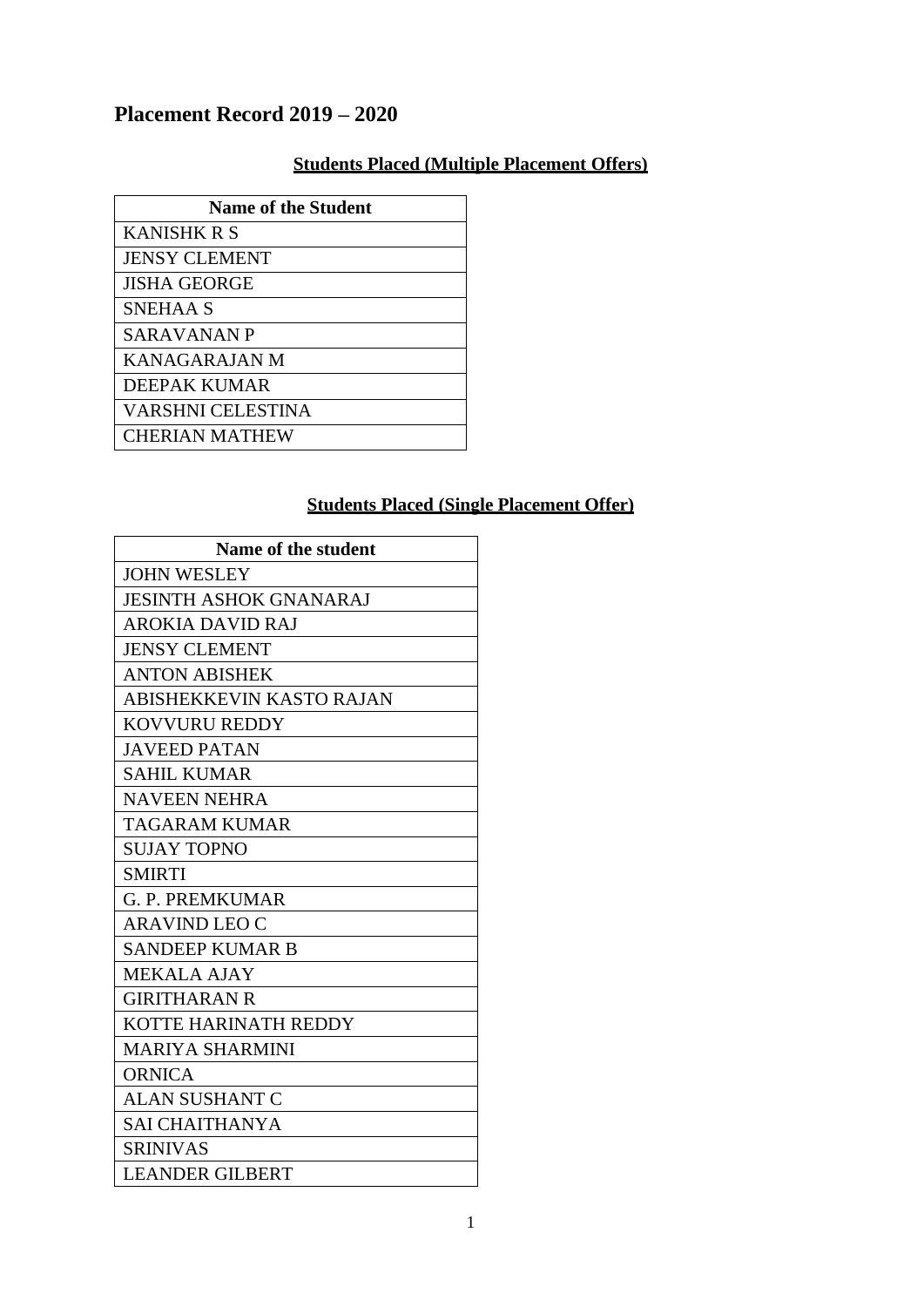| <b>ALAN JONES</b>                 |
|-----------------------------------|
| <b>KEVIN PRATAB V</b>             |
| <b>NIXON DAVID C</b>              |
| <b>MINAL BECK</b>                 |
| MUKESH KANNA M                    |
| PALANI KUMAR. A                   |
| <b>BARANIDHARAN R</b>             |
| <b>REEMIL PRATEEK LUGUN</b>       |
| <b>SIYON AIND</b>                 |
| <b>STANLY ABRAHAM S</b>           |
| <b>RONY KR</b>                    |
| ANIL KUMAR TALIGERI               |
| <b>SABAN TOPNO</b>                |
| <b>GEETAK BHATTACHARYA</b>        |
| PRAVINA M                         |
| KILARI LOCHAN KRISHNA YADAV       |
| <b>BELSHA JACKLINE PRINCESS J</b> |
| ATCHAKALA KALYAN SAI              |
| <b>SHASHANK MOHANTY</b>           |
| <b>S. SWATHI</b>                  |
| <b>JENSY</b>                      |
| <b>HARINI.A. R</b>                |
| <b>ARUN PRAKAS B</b>              |
| PRINCE PRASANNA SK                |
| <b>MARIA INFANT G</b>             |
| SABARI SANKAR.N                   |

## **Our Recruiters: Companies visited last three years**

| <b>Name of the Company</b>                            |
|-------------------------------------------------------|
| <b>ACCENTURE</b>                                      |
| <b>AMAZON (WAREHOUSE)</b>                             |
| AMPERE VEHICLES PRIVATE LIMITED, COIMBATORE           |
| ASPIRE SYSTEMS, CHENNAI                               |
| <b>BLACK SPACE RESEARCH AND DEVELOPMENT BANGALORE</b> |
| <b>BYJUS, BANGALORE</b>                               |
| C.R.I PUMPS PRIVATE LIMITED                           |
| CALIBER INTERCONNECT SOLUTIONS, COIMBATORE /          |
| <b>BANGALORE</b>                                      |
| <b>CAREERNET CONSULTING</b>                           |
| <b>COCUBES - VALUED EPISTEMICS PVT LTD</b>            |
| <b>COCUBES - WIPRO HR SERVICES</b>                    |
| <b>CODEPRISM TECHNOLOGIES THRU' ELITMUS</b>           |
| <b>COGNIZANT TECHNOLOGY SOLUTIONS</b>                 |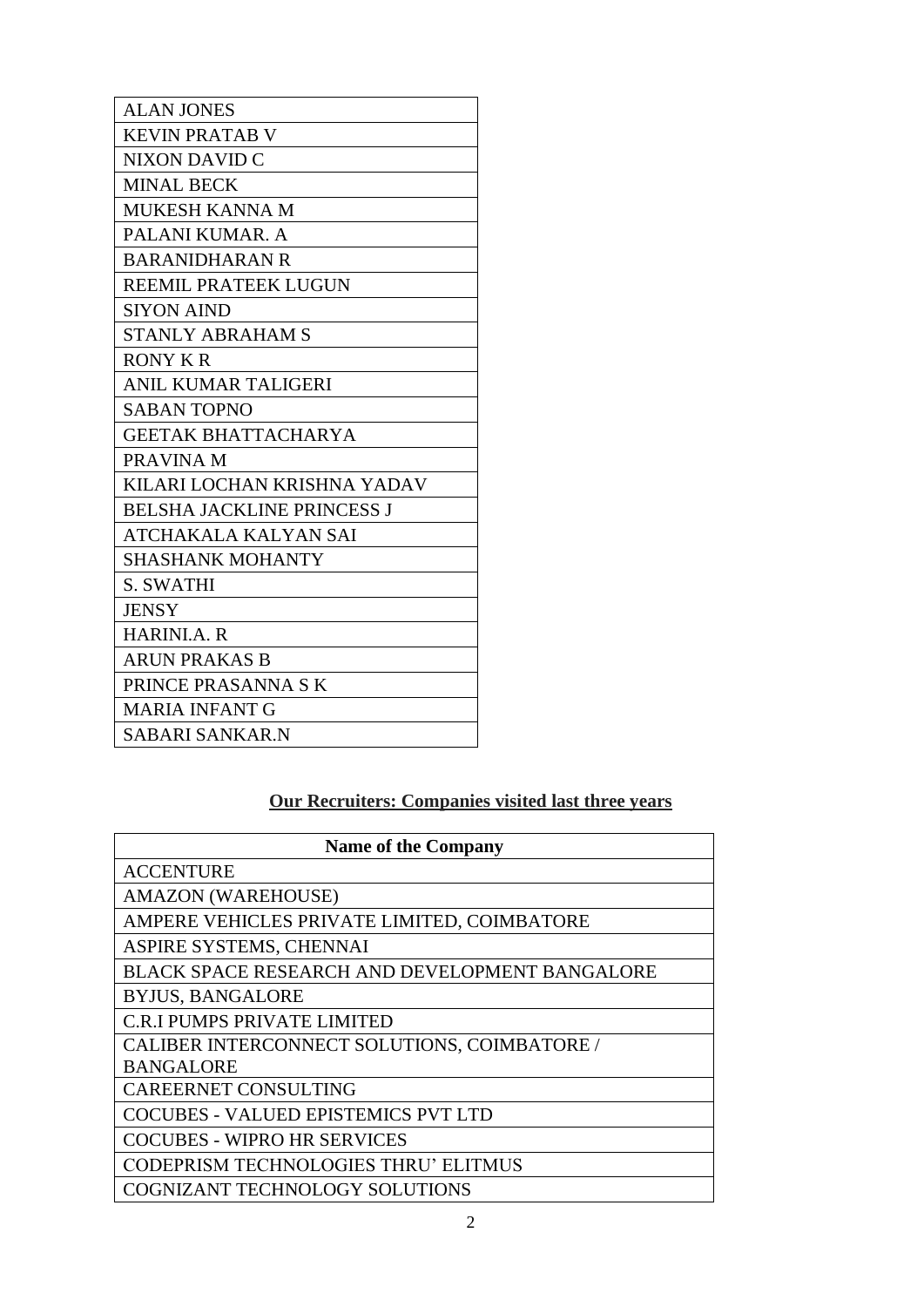| <b>CONGRUEX</b>                                      |
|------------------------------------------------------|
| CSS CORP, CHENNAI                                    |
| DXC TECHNOLOGIES, CHENNAI                            |
| <b>DELTAX</b>                                        |
| <b>ELITMUS</b>                                       |
| FACE, CHENNAI/ COIMBATORE                            |
| FOCUS EDUMATICS, COIMBATORE                          |
| FULL CREATIVE, BANGALORE                             |
| <b>GOLDMAN SACHS</b>                                 |
| <b>GOLDMAN SACHS</b>                                 |
| HANSA SOLUTIONS PVT LTD., HYDERABAD                  |
| <b>HEXAWARE TECHNOLOGIES</b>                         |
| HYUNDAI MOBIS, CHENNAI                               |
| HITACHI CONSULTING                                   |
| IBM, BANGALORE                                       |
| I-EXCEED TECHNOLOGY SOLUTIONS P LTD., B'LORE & SALEM |
| ILLUMINE INDUSTRIES PVT LTD, CHENNAI                 |
| <b>IMARTICUS, COIMBATORE</b>                         |
| INDUS TEQSITE (DATA PATTERN), CHENNAI                |
| <b>INFOSOFF, CHENNAI</b>                             |
| <b>INFOSYS, BANGALORE</b>                            |
| <b>INTEL TECHNOLOGY INDIA PVT LTD</b>                |
| <b>INTELLIPAAT, B'LORE</b>                           |
| <b>IOPEX TECHNOLOGIES VIA COCUBES</b>                |
| <b>JASMIN INFOTECH, CHENNAI</b>                      |
| <b>JMAN GROUP THRU' MYANATOMY</b>                    |
| KAAR TECHNOLOGIES, CHENNAI                           |
| KALGUDI/ VASUDHAIKA THRU' NBORAD                     |
| KAMSYS TECH SOLUTIONS, COIMBATORE                    |
| KGISL, COIMBATORE                                    |
| KOVALCO, COIMBATORE                                  |
| KPIT TECHNOLOGIES, PUNE                              |
| KUMARAN SYSTEMS, CHENNAI                             |
| KYUNGSHIN INDUSTRIAL MOTHERSON PVT LTD VIA COCUBES   |
| LENNOX INDIA, CHENNAI                                |
| <b>LENOVA</b>                                        |
| LITMUS7 SYSTEM CONSULTING P LTD, COCHIN              |
| MAG SOFTWARE, MUMBAI/ HYDERABAD THRU' NBORAD         |
| MICROLAND LTD.                                       |
| MIRACLE SOFTWARE, VIZAG                              |
| MONTBLEU TECHNOLOGIES                                |
| <b>MORGAN STANLEY</b>                                |
| NEXENTIAL, BANGALORE                                 |
| NEUSTAR & JRA BY NBOARD                              |
|                                                      |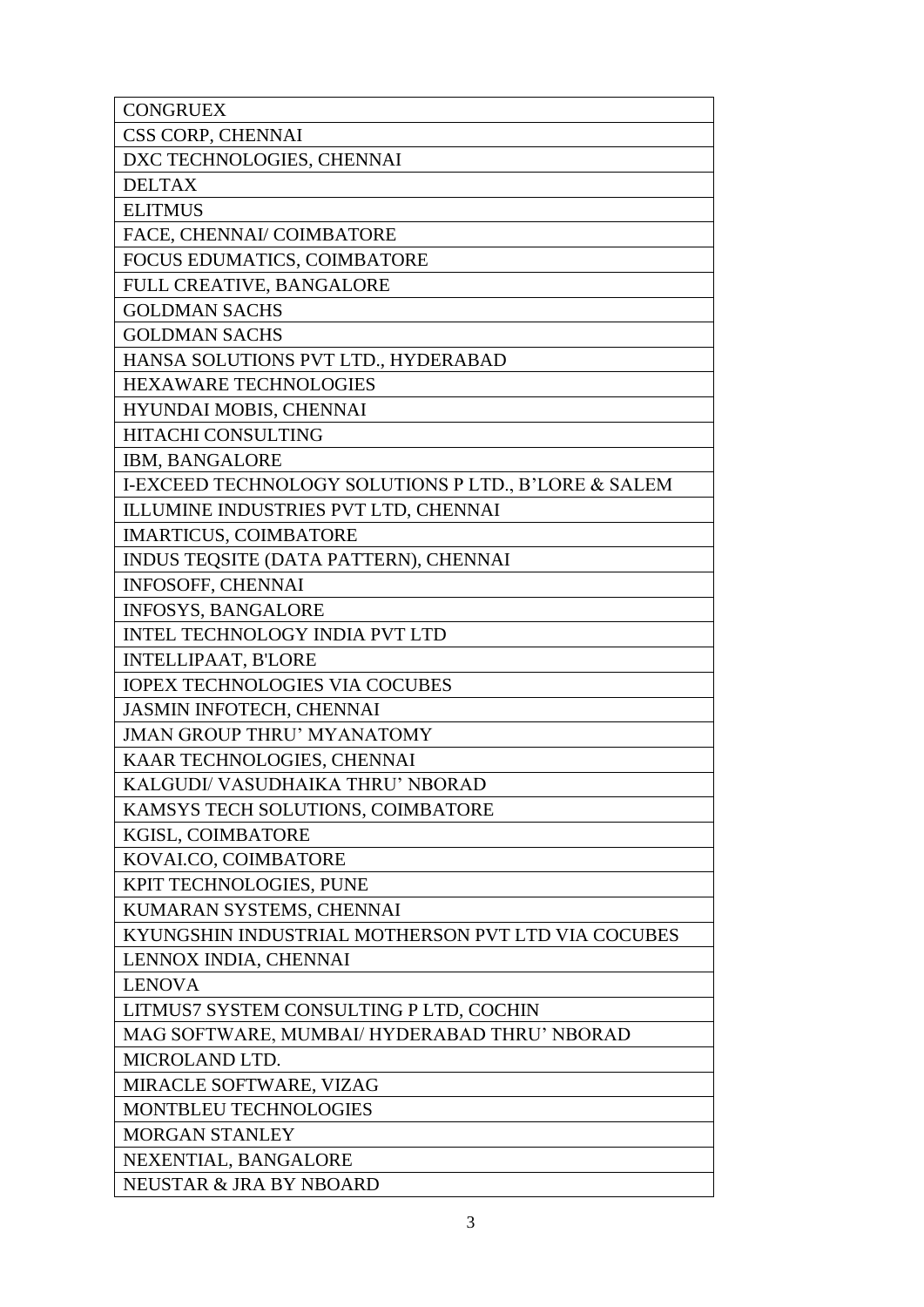| NUTANIX, BANGALORE                                |
|---------------------------------------------------|
| <b>O2 SAVER HEALTHCARE</b>                        |
| ORACLE, BANGALORE                                 |
| <b>PARAXEL</b>                                    |
| PHOTONICS PVT LTD, SALEM                          |
| <b>PAYPAL</b>                                     |
| POWER SCHOOL                                      |
| <b>PYTHIAN</b>                                    |
| REDD INTELLIGENCE, SINGAPORE                      |
| REVATURE, CHENNAI                                 |
| <b>SAMSUNG INDIA</b>                              |
| <b>SCALER EDGE HIRING CHALLENGE</b>               |
| SCHNEIDER ELECTRIC, BANGALORE                     |
| <b>SION SEMICONDUCTORS</b>                        |
| SMART TRAINING RESOURCES, CHENNAI                 |
| <b>SOLVERS INDIA, COIMBATORE</b>                  |
| <b>SOPRA STERIA</b>                               |
| SPI GLOBAL PVT LTD, CHENNAI                       |
| SRI MOOKAMBIKA INFO SOLUTIONS, MADURAI            |
| STANDARD CHARTERED FOR DIVERSITY DRIVE            |
| SURYA INFORMATICS, CHENNAI                        |
| SUTHERLAND GLOBAL SERVICES, CHENNAI               |
| TATA ELXSI, BANGALORE                             |
| <b>TCS BPO</b>                                    |
| TCS CODEVITA CONTEST                              |
| TCS NINJA NQT                                     |
| TEACH FOR INDIA, MUMBAI                           |
| <b>TEACH TECH SERVICES</b>                        |
| <b>TECH MAHINDRA</b>                              |
| TECH MAHINDRA - ELEVATE II - TECHNICAL INTERNSHIP |
| TECHO2, CLOUTICS, KNOWCROSS THRU' AMCAT           |
| <b>TEK SYSTEMS</b>                                |
| TEKNOTURF, COIMBATORE                             |
| <b>TESSOLVE, CHENNAI</b>                          |
| THE INDIAN PUBLIC SCHOOL, COIMBATORE              |
| <b>THINKITIVE</b>                                 |
| THINKLANCE EDUTECH PVT LTD., BENGALURU            |
| <b>TRAKINVEST</b>                                 |
| <b>TRAKLAB BOOTCAMP</b>                           |
| VALUED EPISTEMICS (GREEDGE)                       |
| <b>VERTICURL, COIMBATORE</b>                      |
| <b>VIRTUSA - INTERNATIONAL HIRING</b>             |
| <b>VIRTUSA NEURAL HACK</b>                        |
| <b>VISUAL BI SOLUTIONS, BANGALORE</b>             |
|                                                   |